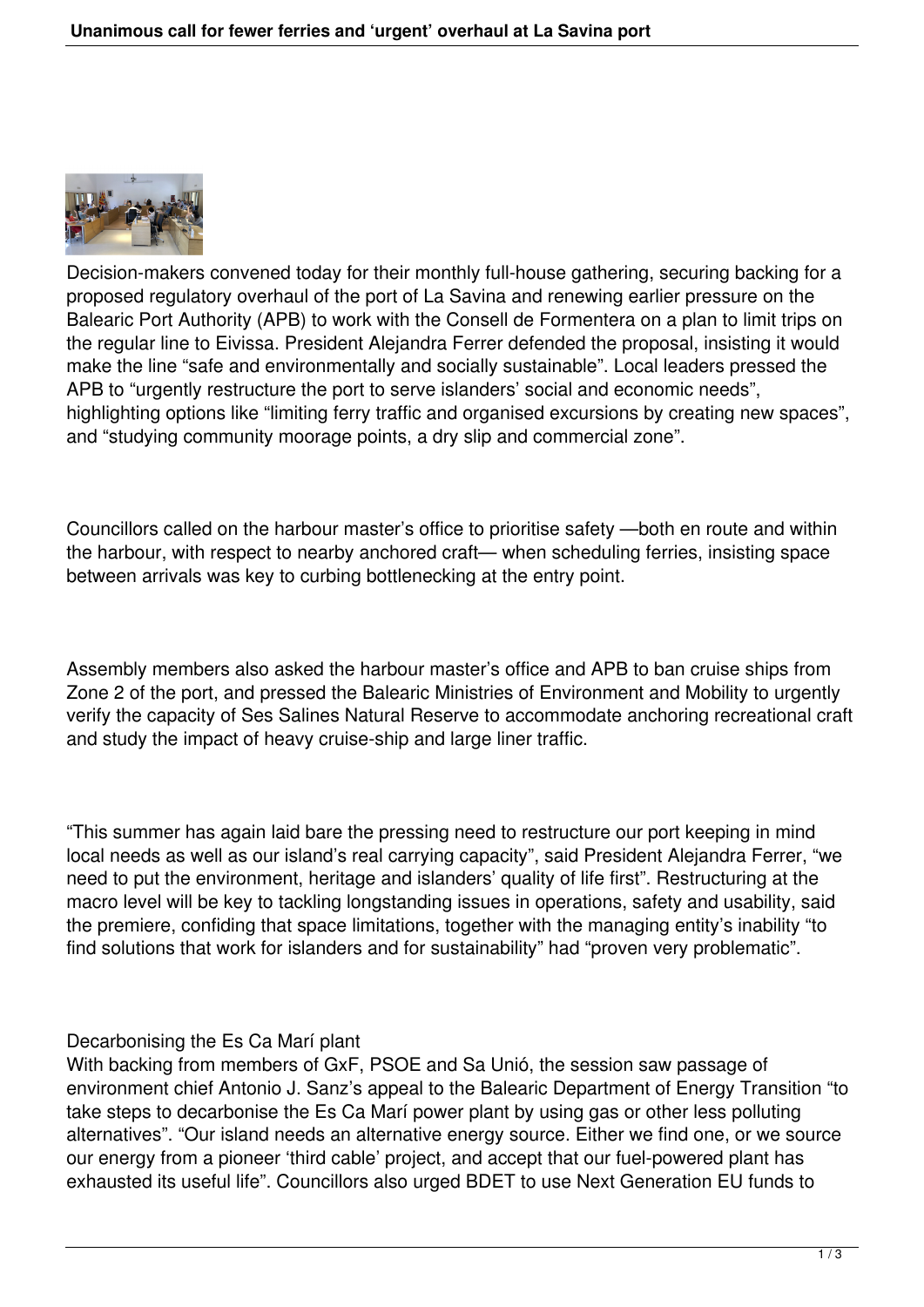adapt the Es Ca Marí thermal power plant to green energy.

#### **Upgrades on waterfront promenade and additional staff for Balearic coastal authority**

Cabinet councillors joined members of the opposition in pushing the Balearic coastal authority to fund, work with the Consell to devise, and implement a plan to repair and preserve public domain property like information panels and walkways. The island's leaders asserted additional staff would be "key to patrols, safeguards and administrative agility", and Sanz highlighted "the importance of maintaining this infrastructure to protect our coastline and dunes", and said related efforts needed "appropriate funding to be successful".

## **New path to career public service**

Assembly members delivered unanimous approval to the rules governing career-track employment for municipal employees. Local human resources chief Paula Ferrer insisted lifetime employment was a right protected by Spanish legislation on government workers, and the Consell's implementation of that legislation was at the core of a cross-party agreement the previous term. Ferrer described the career-track option as "an improvement", reasoning it offered "a transparent and well-defined chance for professional growth" and "put Consell employees on equal footing with workers in other administrations". Career-track positions are voluntary and granted on the basis of workers' performance, experience and professional specialisation.

Decision-makers also backed waiving fees paid by drivers of vehicles that are considered "classic" under Royal Decree 1247/1995. Motorists should apply directly, and the waiver applies, per regional Department of Traffic rules, to vehicles with plate numbers following the H-0000-BBB pattern.

Plenary members also unanimously backed Sa Unió's appeal to deliver staffing support to ensure year-round operations at the local office of the Balearic jobseekers' service. Decision-makers also pushed forward an initiative to help boat rental companies in the La Savina port.

# **Vanessa Parellada reports**

Offering a review of efforts in the offices in her remit, Vanessa Parellada described youth, citizen participation, new technologies, equality and LGTBI affairs as "cross-cutting", asserting, "They impact every islander". She highlighted completion in 2021 of the children's playground in Sant Ferran and the skate park in Sant Francesc, charging the latter, as a meeting point, was